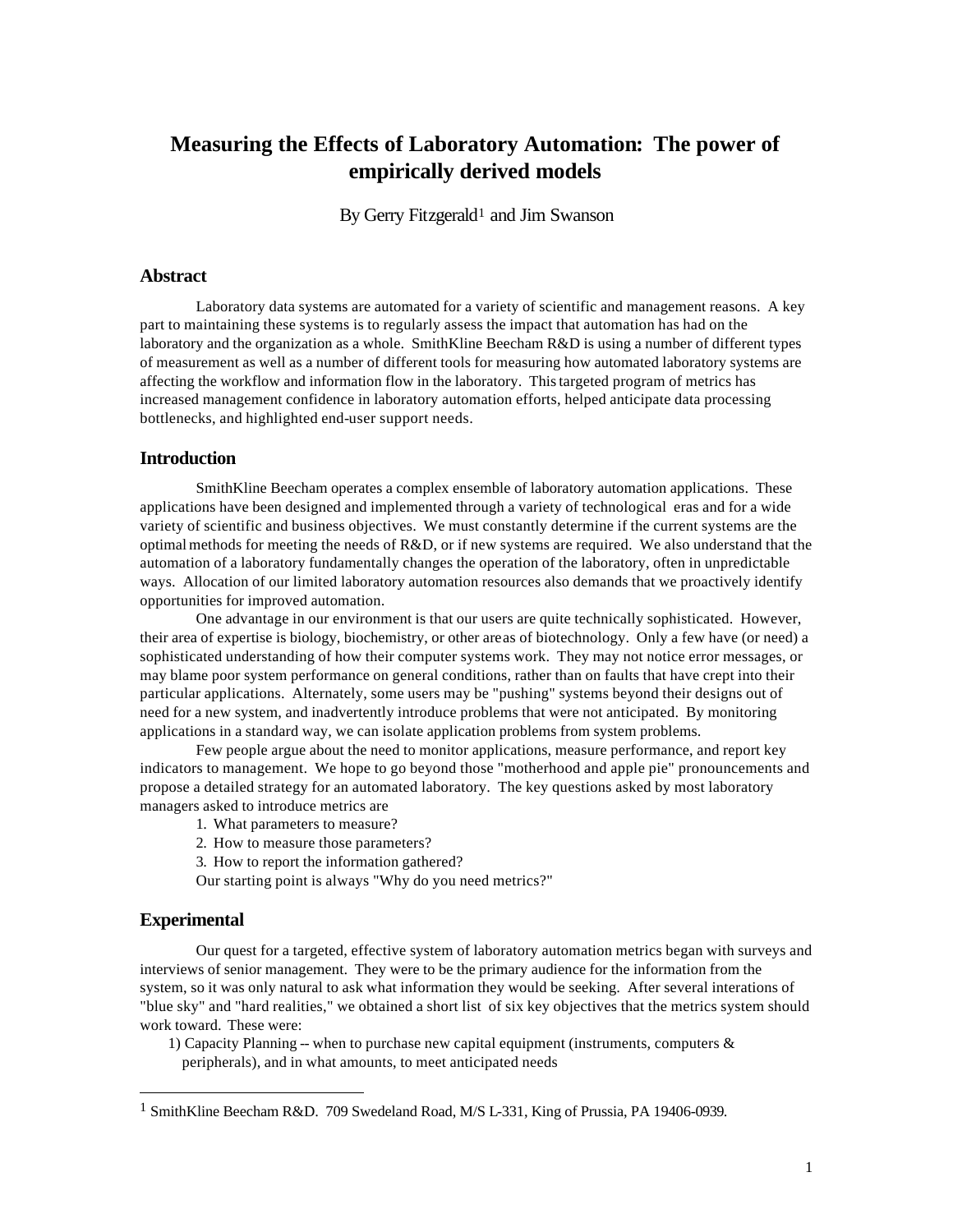- 2) Cost Justification -- proving the cost / benefit justifications for the original systems to be accurate (or even conservative)
- 3) Allocation of Resources -- which lab automation systems had the most potential for improvement?
- 4) Performance Improvement -- what could be done to make the performance (uptime / response time) of existing systems more predictable?
- 5) Job Satisfaction -- what could be done to show the people who implemented the system (often with considerable effort) that their work had paid off?
- 6) Process Improvement -- what opportunities still existed for improving the workflow in the laboratory, and what opportunities existed in improving the service level provided to users of the system?

The next step was to determine how to generate measurements that would meet these objectives. We were also limited by rather severe resource constraints for this project, as it was designated as "overhead to overhead." Our measurements had to be non-intrusive on the existing systems, and overall all of our metrics were to use no more than 2% of the available CPU. We also had to present our information in simple terms, avoiding computer jargon. We were also determined to automate the measurement and analysis process, as manually producing such information would not improve our job satisfaction. Two advantages that we had turned out to be key. One was that we did not have to be overly precise in our measurements, as resources were allocated and purchased in rather large chunks in relation to the resource usage of the laboratory automation systems. The other advantage was that we could focus in on just a few issues rather than trying to measure everything that could be measured.

The first set of metrics was aimed at measuring captial resource use. We needed to know for each application, what the total use of CPU, Disk, and Memory was, so changes could be translated into budget estimates. Operating system utilties existed to aid in gathering this information. The capital resource use was related to the volume of work (samples / transactions) processed during the same time period. This would, over time, generate curves showing how resource use varied with volume of work, a key measurement for capacity planning.

We added to this allocations to each application for maintenance costs for the software licenses and hardware. This became the financial cost of ownership. The support effort attributed to the application also had to be measured, and its cost added to the financial cost to obtain a total cost of ownership.

The benefits of the application would be measured in terms of the volume of data, samples, or transactions processed through the system. These benefits would be related to the performance of the system. The slower the system became (as data accumulated or as the workload of the lab increased), the less incremental benefit the system would have. Part of that performance rating was also to be based on the effectiveness of support. Penalties for downtime, errors, and long response time to support questions would decrease the benefit of the system.

Of course, the true financial impact of these things would be very hard to determine. However, by presenting the information in units clear to the laboratory (samples processed, hours connected, dollars of maintenance paid, and maintenance hours required), managers could use their own estimates of the value of these things to arrive at their decisions.

We also began this project with a set of prototype applications. Rather than measure every application, we chose the most important applications in each category, and used those as proxies for the whole task. We looked at RS-232 data collection, Chromatography, Data Analysis Tools, and general utilities. Our proxies were RIGEL (an in-house RS-232 data collection systems), PE Nelson's ACCESS\*CHROM (the larger of our two main chromatography systems), RS/1 (the most used analysis tool in the laboratories), and VAX Mail (the most-used office automation tool). We then gradually expanded coverage as we developed the data collection and reporting tools.

## **Results and Discussion**

The prototype applications provided excellent illustrations of the methods for acquiring and reporting metrics information. Data were collected both continuously and in descrete chunks. All of the data were aggregated and reported on a monthly basis. The goal set was to report the data no later than the third working day following the close of the month. In some cases minor modifications had to be made to applications in order to automatically count the number of samples, users or transactions. In most cases,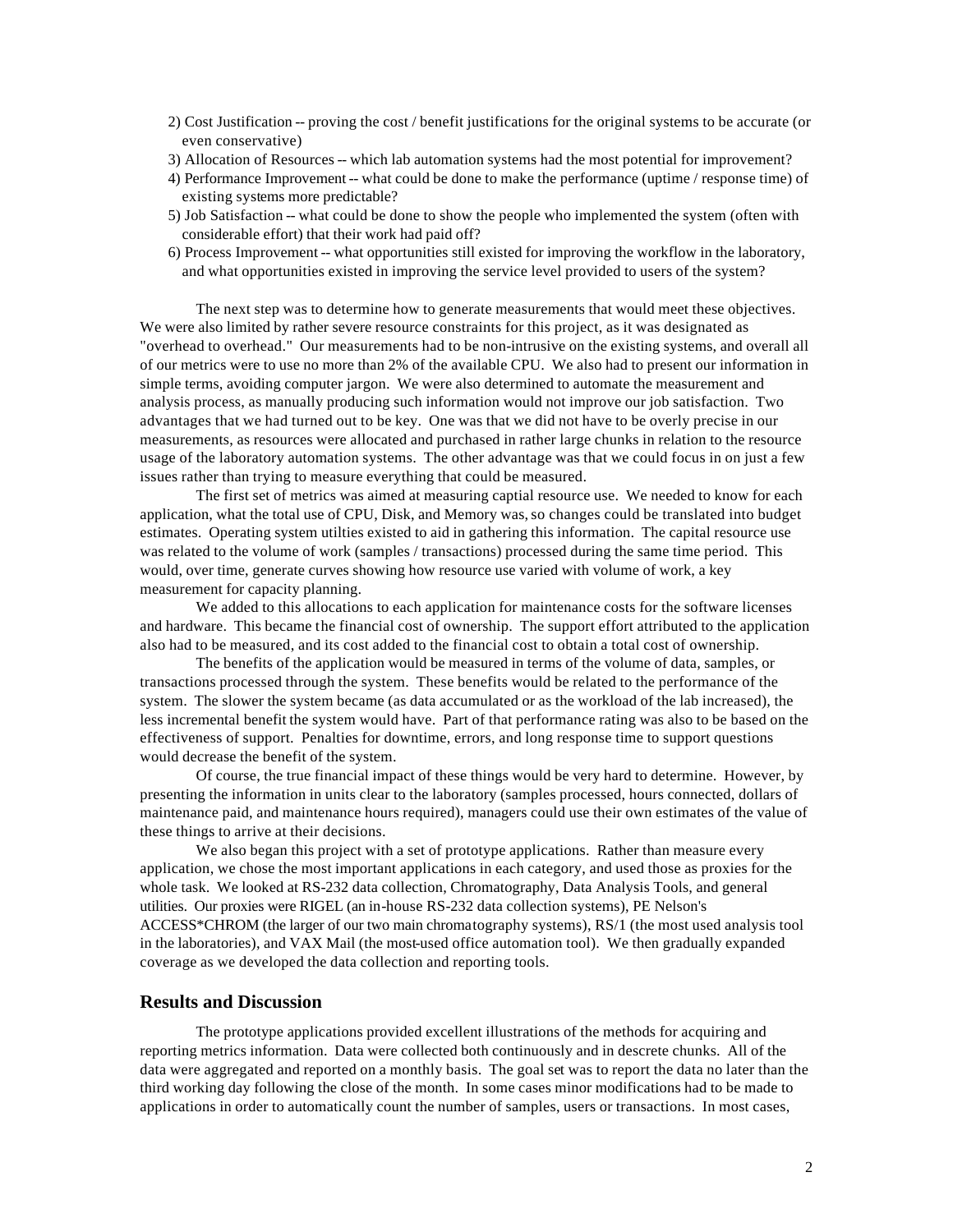simple once per month procedures could gather the required information, process it, and print & mail the reports.

For example, the RIGEL application required a variety of measurement techniques. First, the application was modified to log usage by each user and by each instrument collecting data. The application would also log the number of samples in each run. A separate class of problems was created within the help desk problem tracking system to record RIGEL specific calls. [Previously all lab automation calls had been lumped together.]

The chromatography data had to be gathered without modifying the application, as this was a purchased, rather than a developed package. The number of RAW data files produced by the system was used a a proxy for the number of injections on the system. A method of scanning the RAW data files to track the instruments used was devised and discarded, as it took too long to run. Total disk usage of the RAW, processed, and method files was measured by looking at the creation dates of the files. Performance and CPU load were measured by re-integrating a standard run of 100 raw files. The load of data collection was assumed to be negligible. Best results were obtained after we copied the files before re-integrating, to mimic the current level of disk fragmentation.

RS/1 usage was trickier to measure. We used a batch procedure to scan the users logged into the system. The batch procedure used a DECUS utilty, WHOZON, that would display the image name that the user was running. [The procedure must be installed with privileges.] The number of users running the RS/1 image was logged to a file every 15 minutes by the batch procedure. Performance was measured by running a short standard job that generated a standard curve and plotted a set of data every 60 minutes during prime time and recording the system resources used. Similar procedures were used for the mail utility. In fact, the batch procedure has been expanded to simultaneously monitor over 50 utilities to date.

The reports generated from this information had to be carefully crafted to present the information in a suitably summarized fashion. We finally settled on a flexible set of reports. Managers could request any subset of the reports, depending on the applications of interest to their groups and their responsibilites for those applications (throughput, capital improvement, support). Every month, we produced a two paragraph summary of the metrics, modelled on a weather report. This summary is included in the departmental monthly report circulated to senior management.

Graphical trend reports have been the best received. To smooth out normal, short term variations in workload, moving averages are employed. These trends allow senior managers to predict when capital equipment will be needed. Often, they have been quite suprised at the volume of samples, transactions, data, etc., that flows through the laboratory. We try to highlight milestones for the managers, such as "50% increase in sample throughput since the system was installed," so that they may convey congratulations to the laboratory. Unanticipated decreases in system use or throughput usually bring a visit from an analyst to find out if the workload is down or the system is not meeting users' needs.

One particular report on the utility software has saved us quite a bit of money. By analysing the number of simultaneous users for a particular utility, we are able to negotiate improved, and less expensive licensing agreements with most of the vendors. These license agreements also give us increased flexibility in distributing the application to multiple platforms. The monitoring on RS/1, for example, shows a continued decline in use. This corresponds to a major campaign of putting PCs into the laboratories. Anecdotal evidence points to the replacement of the package by PC based spreadsheets and graphics packages.

Another very useful set of reports have been the support reports. These reports show the number and types of calls handled by the support analysts, and the amount of time these analysts spent responding to those calls. Each application has between five and a dozen call types, which are general types of questions or problems with that application. For example, in a data acquisition application, the problem type can be a communications problem, a parsing problem, a documentation problem, or even a user training problem. These problem types can be accumulated over all data acquisition applications to give us an overall view of our communications reliability, documentation quality, and user training needs. Our conclusions are submitted to senior management along with the costs (in person-hours) that could be avoided.